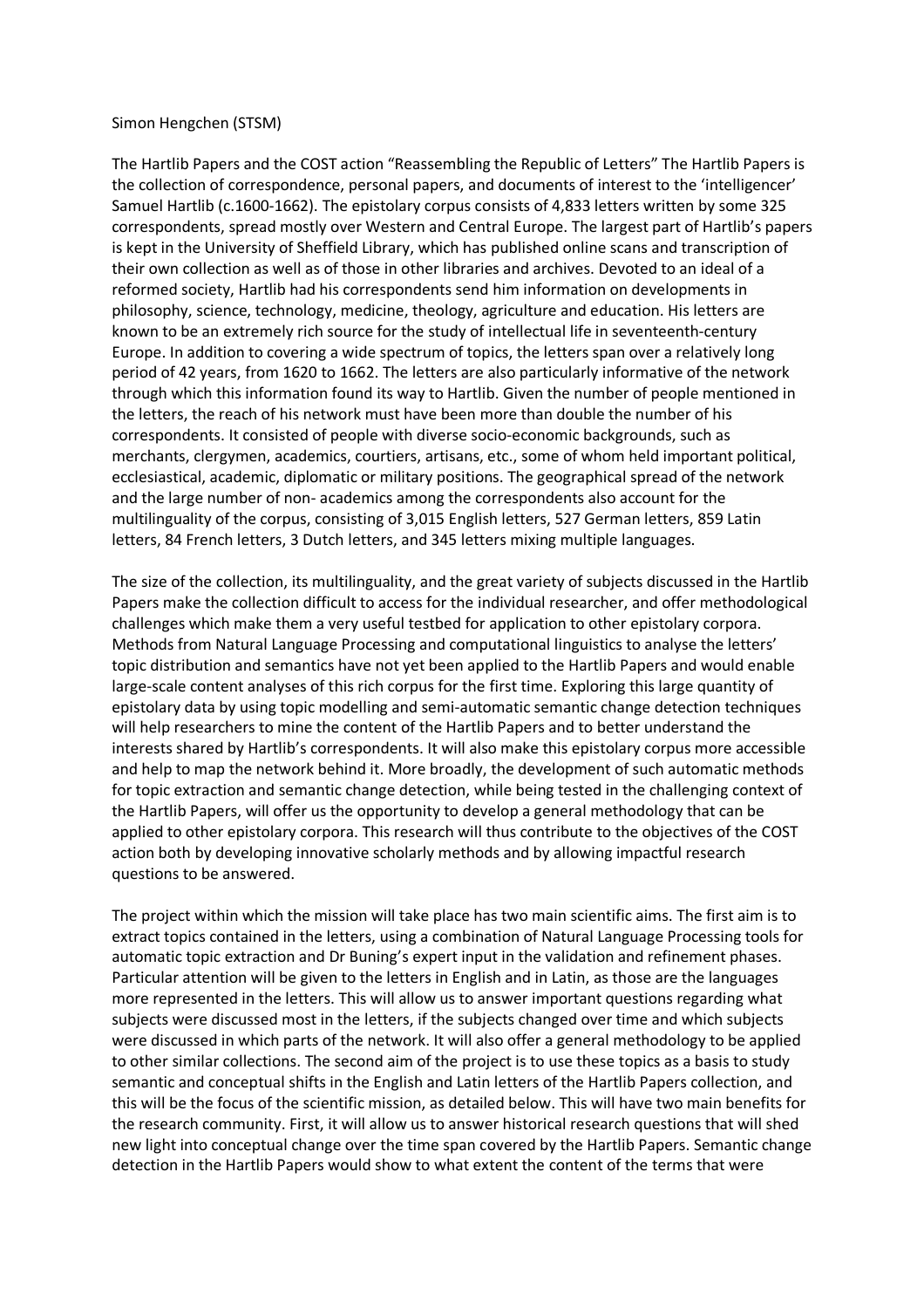central to their ideas and ideals, and which they discussed extensively, such as 'pansophy', 'college', 'desiderata', changed over the years. Second, this research will create the algorithmic basis to allow researchers to explore the letters from a semantic point of view. The computational detection of semantic change will assign meaning to the words in the letters, thus making it possible to add a semantic search layer to the letters at a later stage. This contribution will also have the potential to be extended to other collections, and therefore special attention will be devoted to the generalizable methodological outcomes of this process. Scope of the mission The project started in late 2016 and has already produced a set of automatic processes for cleaning and pre-processing the Hartlib Papers. Moreover, topic extraction methods for the English letters have already been tested and refined, and will form the methodological basis for the next analyses. Before the start of the mission, we plan to conduct the pre-processing and topic extraction phase for the Latin letters. This way, we will be able to focus our efforts during the mission on the semantic change modelling for the English letters, as well as the general methodological contributions.

Following the mission, we will concentrate our attention on applying the semantic change detection methods to the Latin letters and writing up the results of the research for publication in a chapter for the COST volume in the section "IV.7 Text-mining the Republic of Letters". This plan has already been discussed with the lead author of the section, Charles van den Heuvel, who fully supports this project. A more extensive publication will follow and will be submitted to the journal Digital Scholarship in the Humanities published by Oxford University Press. Whilst the first phase of the project has been and will be conducted remotely, it is the study of semantic change that will require an active, focussed collaboration, and is therefore particularly suited for the STSM. Indeed, as a careful study of the state of the art undertaken during my doctoral dissertation (handed in on August 29, 2017) demonstrates, the discovery of semantic change is a complicated task that draws from various domains: history, (computational) linguistics, but also computer science, data science and, in some sense, artificial intelligence.

With that in mind, it is important to stress that undertaking such an interdisciplinary work requires an interdisciplinary team. This short-term scientific mission would allow this interdisciplinary team to work optimally towards the completion of the project. The discovery of semantic change in dirty, OCRed, historical texts in the Dutch language is the focus of my PhD research and my expertise, which I will continue to develop in the next years in the context of my post-doctoral position on semantic and conceptual change analysis at the University of Helsinki. At the same time, the multilingual nature of the Hartlib Papers corpus and the computational challenges involved in processing the texts in Early Modern English and neo-Latin require additional skills. Dr Buning is an expert of neo- Latin and has extensive knowledge of the Hartlib Papers, which were the focus of his post-doctoral research in Oxford (Buning 2014; 2017; forthcoming). Dr McGillivray is a computational linguist with a strong background in mathematics, and is an expert in the field of Latin computational linguistics (McGillivray 2013). Her research at the Alan Turing Institute focuses on computational models for semantic change detection in historical texts. Additionally, the Alan Turing Institute, as a leading hub for high-profile data science research, is an optimal institution to employ state-of-the-art computational techniques to answer important research questions in the Humanities. This is further strengthened by the recent creation of a Data Science and Digital Humanities Interest Group, led by Dr McGillivray, which provides an ideal context for this kind of research, particularly given its methodological focus (cf. also Jenset & McGillivray, 2017). A close collaboration during the mission, in an environment optimised for such research, is critical for the completion of the project.

This mission's contribution to the project and to the COST action "Reassembling the Republic of Letters" will deliver the following results: Develop code for computational models for semantic change detection from the English and Latin letters; Automatically create lists of words that shifted